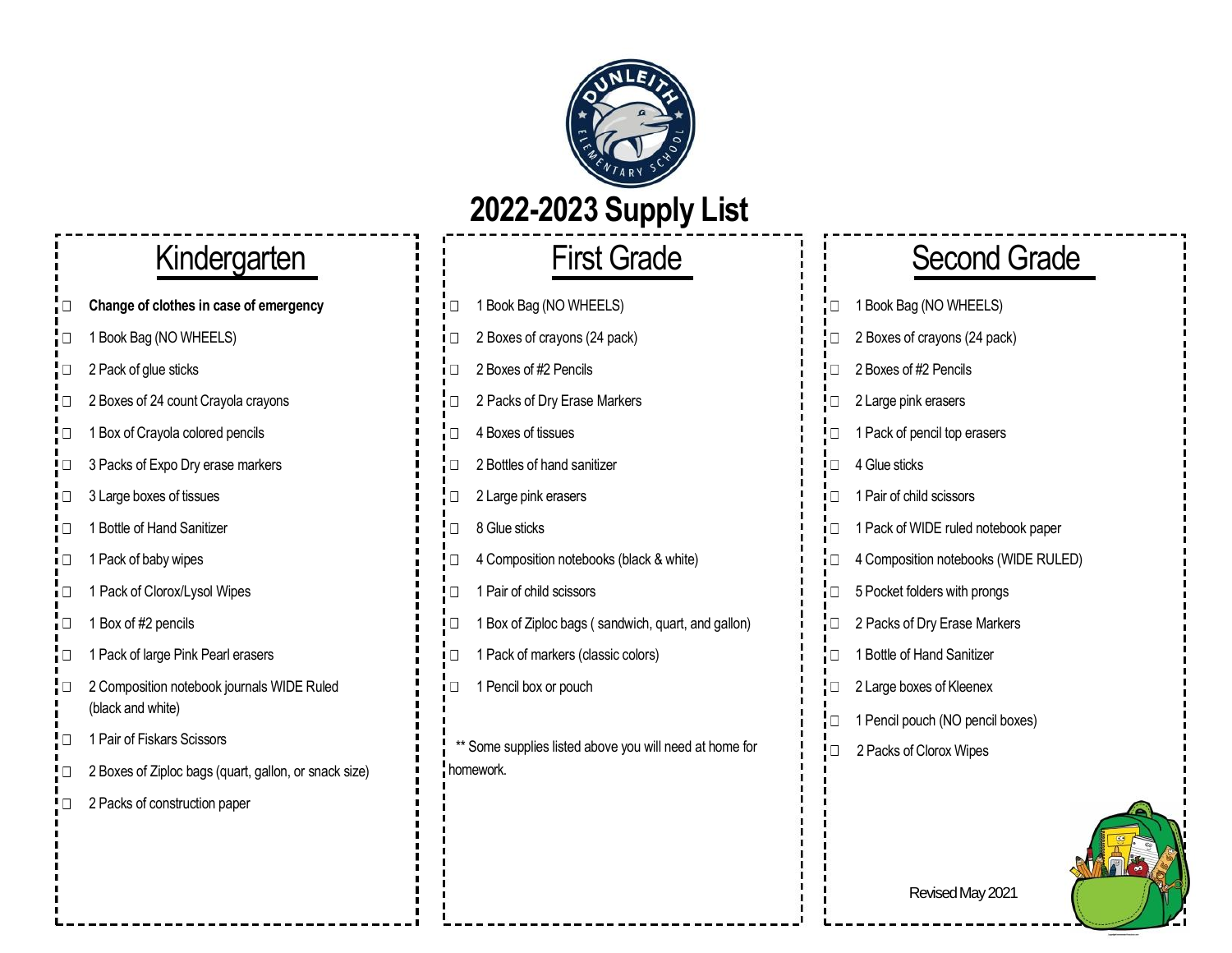

### **Lista de Útiles Escolares 2022-2023**

- **Cambio de ropa adicional en caso de emergencia** <sup>1</sup> <sup>1</sup> □ 1 Mochila (Sin Ruedas)  $\Box$
- $\Box$
- 2 Paquetes de pegamento en barra 2 Cajas de lápices #2 2 Paquetes (24) de lápices #2 П.
- 
- ! O
- $\Box$
- 3 Cajas grandes de pañuelos desechables (Kleenex)  $\mathbf{i}$   $\mathbf{l}$  2 Borradores grandes color rosa  $\Box$
- 1 Botella de limpiador para manos (hand Sanitizer)  $\Box$  8 Barras de pegamento  $\Box$
- $\Box$
- 1 Paquete de Toallas Clorox/Lysol 1 Tijera sin punta  $\Box$
- $\Box$
- 1 Paquete de borradores grandes color rosa iО
- 2 Cuadernos de rayado ancho sin espiral  $\Box$ 
	- (composition book black and white)
- $\Box$
- 2 Cajas de bolsas plásticas (quart, gallon, or snack size)  $\mathbf{i}$  | hacer la tarea.
- 2 paquetes de papel de construcción

# 1 Mochila (Sin Ruedas) 2 Cajas de 24 crayones 2 Cajas de 24 crayones 2 Paquetes de marcadores borrables Expo 1 Caja de colores de madera 4 Cajas de pañuelos desechables (Kleenex) 3 Paquetes de marcadores borrables Expo 2 Botellas de limpiador para manos (hand sanitizer) 1 Paquete de toallitas para bebe  $\mathbf{A} = \mathbf{A} \cup \mathbf{A}$  4 Cuadernos de rayado ancho sin espiral (composition) 1 Caja de lápices #2 **1 Paguetes en el paquetes de marcadores en el pa**quetes de marcadores en el paquetes en el paquetes en el paquetes en el paquetes en el paquetes en el paquetes en el paquetes de marcadores en el paqu (sandwich, gallon, & quart size) 1 paquete de marcadores (colores clásicos)  $\Box$ 1 Caja o bolsa para guarder utiles Tieras sin punta termina termina algunos de los útiles en casa para 2 Paquetes de toallas Clorox en casa para

# Kínder : Primer Grado : Segundo Grado

| $\Box$ | 1 Mochila (Sin Ruedas)                                |
|--------|-------------------------------------------------------|
| $\Box$ | 2 Cajas de 24 crayones                                |
| $\Box$ | 2 Paquetes (24) de lápices #2                         |
| □      | 2 Borradores grandes color rosa                       |
| □      | 1 Paquete de borradores para lápices                  |
| □      | 4 Barras de pegamento                                 |
| П      | 1 Tjeras sin punta                                    |
| П      | 1 Paquetes de hojas de rayado ancho                   |
| $\Box$ | 4 Cuadernos de rayado ancho sin espiral (composition) |
| Π      | 5 Carpetas con bolsillos y broches                    |
| О      | 2 Paquetes de marcadores borrables Expo               |
| □      | 1 Botellas de limpiador para manos (hand Sanitizer)   |
| $\Box$ | 2 Cajas grandes de pañuelos desechables (Kleenex)     |
| $\Box$ | 1 Bolsa para guarder útiles (NO CAJAS)                |
| □      | 2 Paquetes de toallas Clorox                          |
|        |                                                       |

Revisado en mayo de 2021

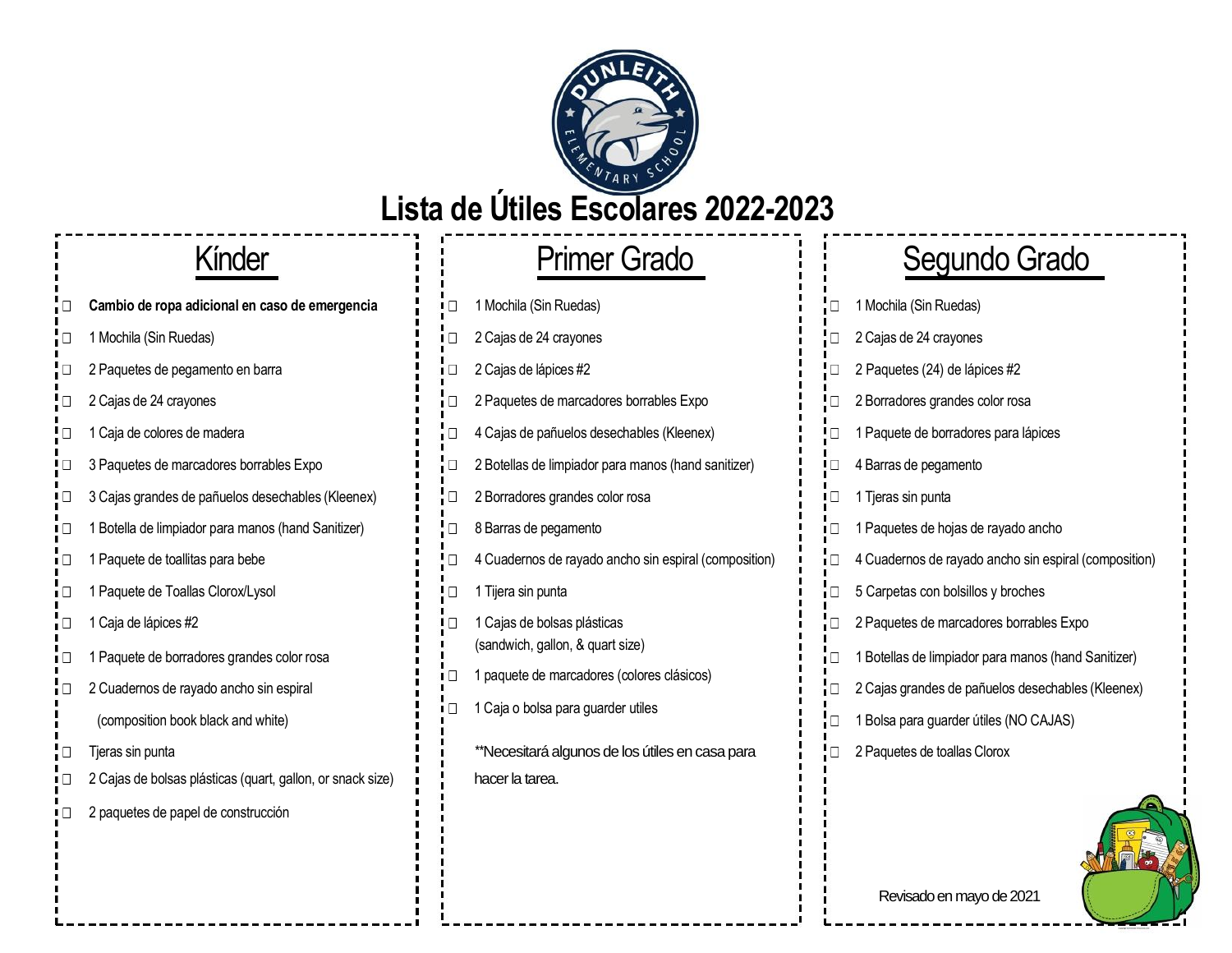

i⊡

╹□

 $\Box$ 

 $\Box$  $\Box$ 

 $\Box$ 

 $\Box$ 

 $\Box$ 

 $\Box$ 

ŀП iП

! □

 $\Box$ 

 $\Box$ 

 $\Box$ 

 $\Box$  $\Box$ 

 $\Box$ 

 $\Box$  $\Box$ 

# Third Grade

- 1 Book Bag (NO WHEELS)  $\Box$
- $\Box$ 1 Pencil pouch
- 2 Bottles of hand sanitizer  $\Box$
- 2 Packs of Clorox wipes  $\Box$
- 4 Packs of #2 Pencils !□
- 1 Pack of Expo markers ם!
- 4 Composition notebooks  $\blacksquare$
- 1 Pack of markers classic colors  $\Box$
- 1 Box of crayons (24 pack)  $\Box$
- 3 Boxes of tissues  $\Box$
- $\Box$ 2 Packs of glue sticks
- $\Box$ 1 Pack of large Pink Pearl erasers
- $\Box$ 4 Pronged folders
- $\Box$ 1 Pair of child scissors
- $\Box$ Water bottle

### **OPTIONAL SUPPLIES:**

- 4 Highlighters  $\Box$
- 2 Packs of sticky Notes  $\Box$
- 1 Box of Ziploc bags ( sandwich, quart, and gallon)  $\Box$

| <b>Fourth Grade</b>                          | <b>Fifth Grade</b>                                     |
|----------------------------------------------|--------------------------------------------------------|
| 1 Book bag (NO WHEELS)                       |                                                        |
| 1 Pack of colored pens                       | $\Box$<br>1 Pack of multiple colored high lighters     |
| 6 Folders with prongs (any color)            | 1 Book Bag (NO WHEELS)<br>$\mathsf{I} \square$         |
| 1 Pencil pouch (NO PENCIL BOXES)             | 7 Composition notebooks<br>$\Box$                      |
| 6 Marble composition notebooks               | 1 Pack of glue sticks<br>! □                           |
| 2 inch Durable white binder with clear cover | 2 Packs of Expo markers<br>īП                          |
| 1 Pack of clear sheet protectors             | ! □<br>Poly folders with pockets with brad clips       |
| 1 Pack of 8 dividers                         | ╹□<br>1 Pack of WIDE or COLLEGE ruled notebook paper   |
| 48 Sharpened #2 pencils                      | Poly notebook folder with pockets<br>iО                |
| 1 Pair of headphones or earbuds              | ! □<br>1 Bottle of Hand Sanitizer                      |
| 1 Box of crayons (24 pack)                   | i□<br>1 Lysol spray                                    |
| 1 Pack of colored pencils                    | ! □<br>1 Pack of Clorox Wipes                          |
| 2 Packs of Glue sticks                       | 2 Boxes of tissues<br>$\mathsf{I} \square$             |
| 5 Highlighters                               | $\Box$<br>2 Boxes of Ziploc bags (sandwich, & freezer) |
| 3 Boxes of tissues                           | Colored pencils<br>! □                                 |
| 3 Packs of Clorox wipes                      | 1 Pair of headphones or earbuds<br>īО                  |
| 1 Bottle of Hand Sanitizer                   | $\Box$                                                 |
| 2 Boxes of Ziploc bags (quart, and gallon)   | 1 Pack of colored pencils 48                           |
| 2 Packs of Dry erase markers                 | Sharpened #2 pencils<br>╹□                             |
| 1 Pack of WIDE ruled notebook paper          | 1 Pair of child scissors<br>$\Box$                     |
|                                              | 1 handheld sharpener<br>╹□                             |

Revised May 2021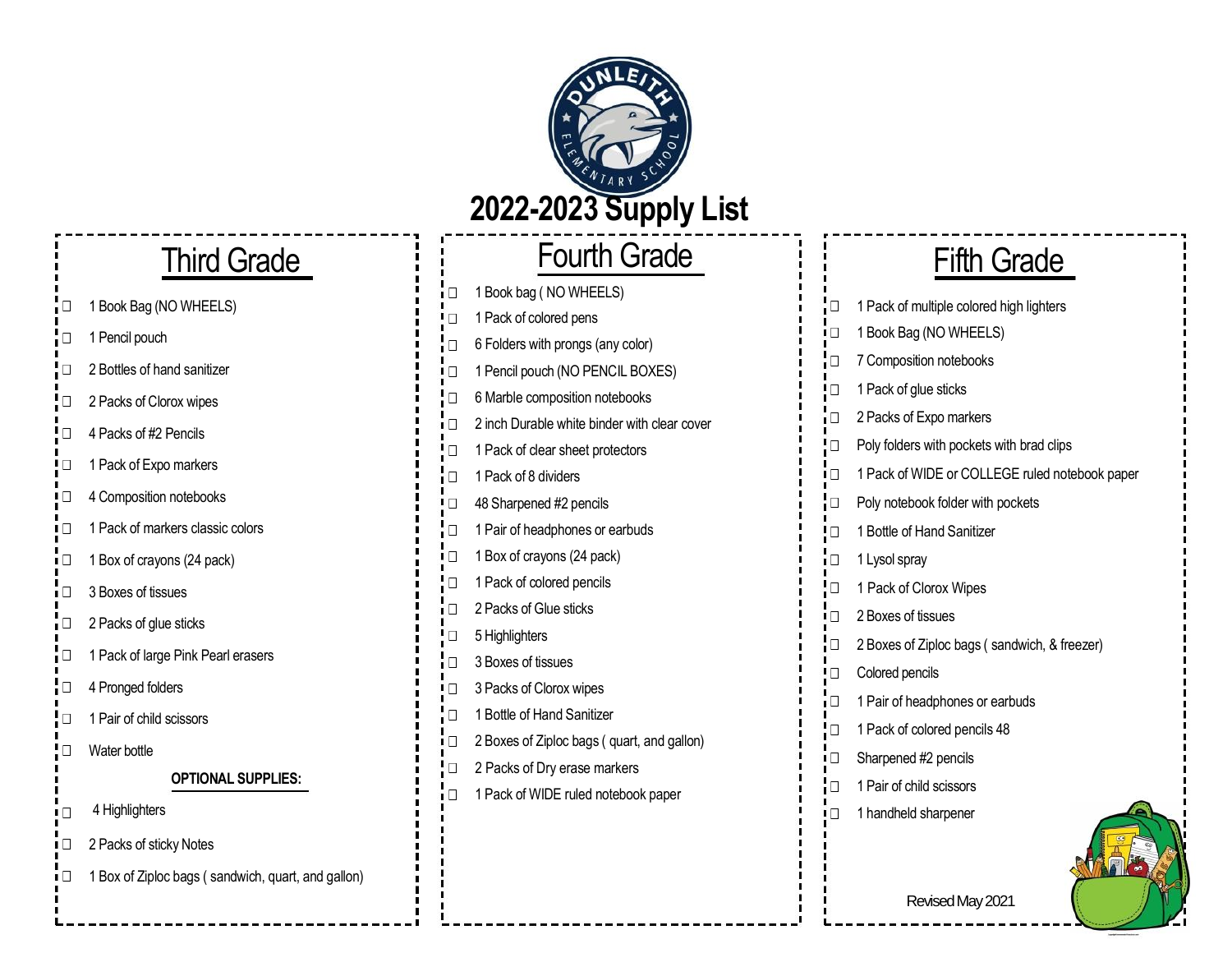

### **Lista de Útiles Escolares 2022-2023**

# Tercer Grado

- 1 Mochila (Sin Ruedas)
- 1 Bolsa para guardar útiles ( NO CAJAS)
- 2 Botellas de limpiador para manos (hand Sanitizer) П
- 2 Paquetes de toallitas de Clorox
- 4 Paquetes de lápices #2  $\Box$
- 1 Paquete de marcadores borrables Expo
- 4 Cuadernos sin espiral (composition)  $\Box$
- 1 Paquete de marcadores (colores clásicos)  $\Box$
- 1 Paquete de 24 crayones □
- 3 Cajas grandes de pañuelos desechables (Kleenex)  $\Box$
- 2 Paquetes de pegamento en barra  $\Box$
- 1 Paquete de borradores grandes color rosa
- 4 Carpetas con bolsillos y broches П
- Tijeras sin punta  $\Box$
- $\Box$ 1 Botella para tomar agua (reutilizable)

### **ÚTILES OPCIONALES:**

- 4 Resaltadores (HIGHLIGHTERS) П
- 2 Paquetes notas adhesivas (STICKY NOTEPADS) □
- 1 Caja de bolsas plásticas ( sandwich, quart, y gallon)  $\Box$

### 1 Mochila (SIN RUEDAS)  $\Box$ 1Paquete de plumas de colores 6 Fólderes con broches (cualquier color)  $\Box$ 1 Bolsa para guardar útiles ( NO CAJAS)  $\Box$ 6 Cuadernos de rayado ancho sin espiral (composition) 1 carpeta blanca de 2 pulgadas con la cubierta  $\Box$ **TRANSPARENTE** 1 Paquete de protectores de hojas transparentes 1Paquete de 8 separadores □ 48Lápices #2 afilados  $\Box$ 1 Par de auriculares o audífonos 1Caja de crayones (paquete de 24) 1 Paquete de lápices de colores  $\Box$ 2 Paquetes de pegamento en barra 5 Resaltadores (highlighters)  $\Box$ 3 Cajas de pañuelos desechables (Kleenex)  $\Box$  $\Box$ 3 Paquetes Toallitas Clorox 1 Botella de limpiador para manos (hand Sanitizer) 2 Cajas de bolsas plásticas (quart, y gallon) 2 О Paquetes de marcadores borrables Expo 1 Paquete de hojas de rayado ancho

# Cuarto Grado il Quinto Grado

| П | 1 Paquete de resaltadores (varios colores)         |
|---|----------------------------------------------------|
| П | 1 Mochila (SIN RUEDAS)                             |
| □ | 7 Cuadernos sin espiral (composition)              |
| □ | 1 Paquete de pegamento en barra                    |
| □ | 2 Paquetes de marcadores borrables Expo            |
| □ | Folder de Plastico con bolsillos y broches         |
| □ | 1 Paquete de hojas de rayado ANCHO o COLEGIO       |
| □ | Folder de plástico con bolsillos                   |
| □ | 1 Botella de limpiador para manos (hand Sanitizer) |
| □ | 1 Aerosol desinfectante (Lysol)                    |
| □ | 1 Paquete de Toallitas Clorox                      |
| П | 2 Cajas de pañuelos desechables (Kleenex)          |
| П | 1 Par de auriculares o audífonos                   |
| □ | 1 Paquete de colores de madera 1                   |
| П | Paquete de lápices de colores                      |
| □ | 48 Lápices #2 afilados                             |
| □ | Tijeras sin punta                                  |
| □ | 1 sacapuntas de mano                               |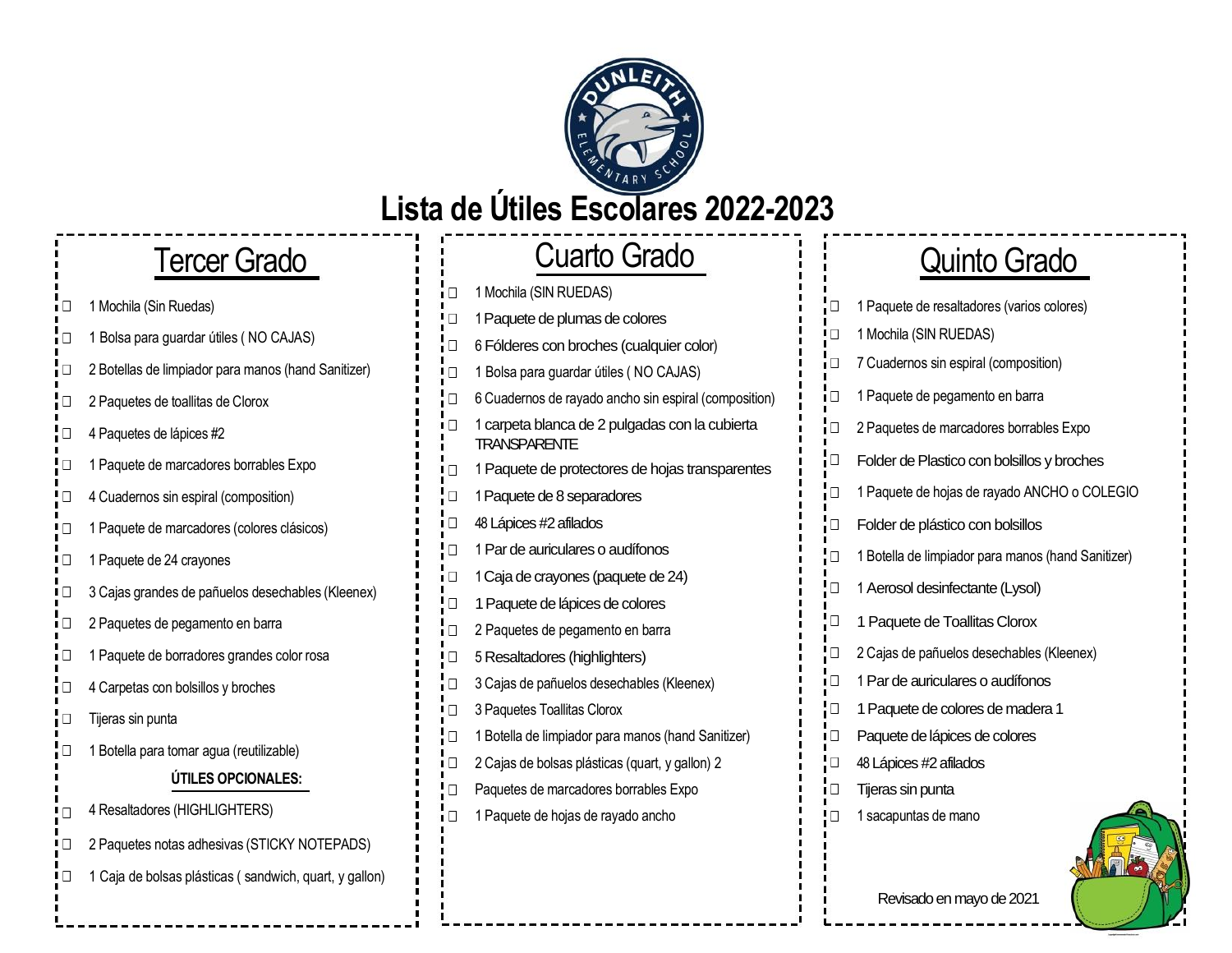

## **2022-2023 Supply List**

### DLI Kindergarten

Extra change of clothes for accidents iП

1 book bag  $\Box$ 

2 Clorox/Lysol Wipes i□

2 boxes of Ziplock bags ( GALLON )  $\Box$ 

1 pack of Sheet protectors ŀО

2 boxes of 24 count Crayola crayons !□

! □ 3 boxes of Expo dry erase markers

1 pair of Fiskar Scissors ! □

IП 2 packs of glue sticks

1 large boxes of tissues ÌП

1 bottle of Hand Sanitizer i⊡

1 pack of Baby Wipes iО

1 pack of large Pink Pearl erasers i⊡ 1 wide composition notebook journals (black and iО white)  $\Box$ 

 $\Box$ 1 pack of markers

## DLI Kindergarten

**Optional Wish List** 

Chalk

Colored cardstock

Index cards

Jump ropes

Masking tape

Revised May 2021

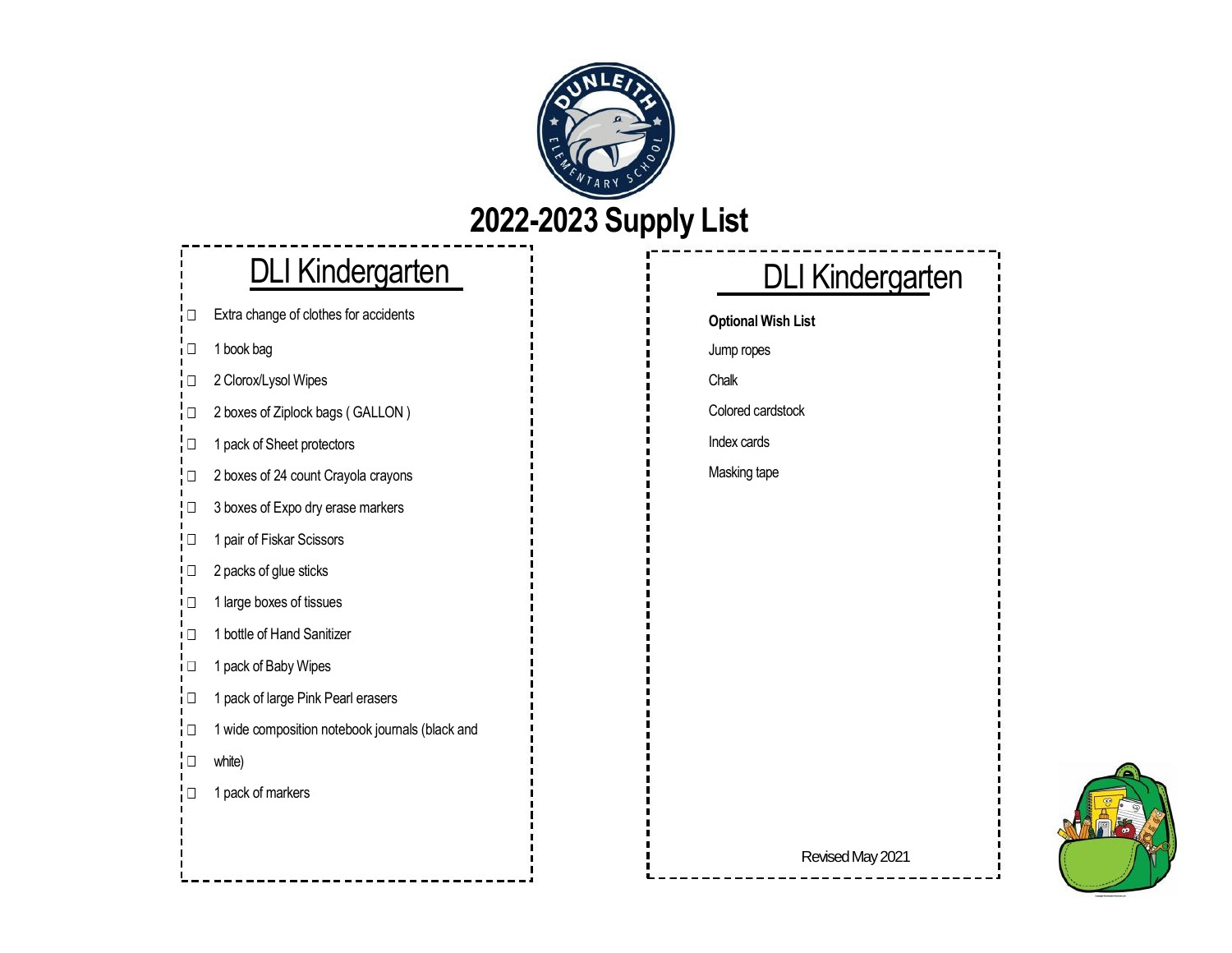

- Cambio de ropa adicional en caso de emergencia Ω.
- חי 1 Mochila

iП.

- 2 Paquetes de toallas Clorox/Lysol  $\Box$
- 2 Cajas de bolsas plásticas ( GALLON ) L D
- 1 paquete de protectores de hoja  $\Box$
- 2 Cajas de 24 crayones (Crayola crayons)
- 3 Paquetes de marcadores borrables Expo
- 1 Tijera sin punta  $\Box$
- 2 Paquetes de pegamento en barra  $\Box$
- 1 Caja grandes de pañuelos desechables (Kleenex)  $\Box$
- 1 Botella de limpiador para manos (hand sanitizer)  $\Box$
- 1 Paquete de toallitas para bebe  $\Box$ 1 Paquete de borradores grandes color rosa  $\Box$
- 1 Cuaderno de rayado ancho sin espiral !□
	- (composition book black and white)
- 1 paquete de marcadores ÌП.

# DLI Kinder **DLI Kinder**

### **Lista de deseos (opcional)**

Cuerdas para saltar

Tiza/Gis (Chalk)

Cartulina de color

Fichas (Index cards)

Cinta adhesiva